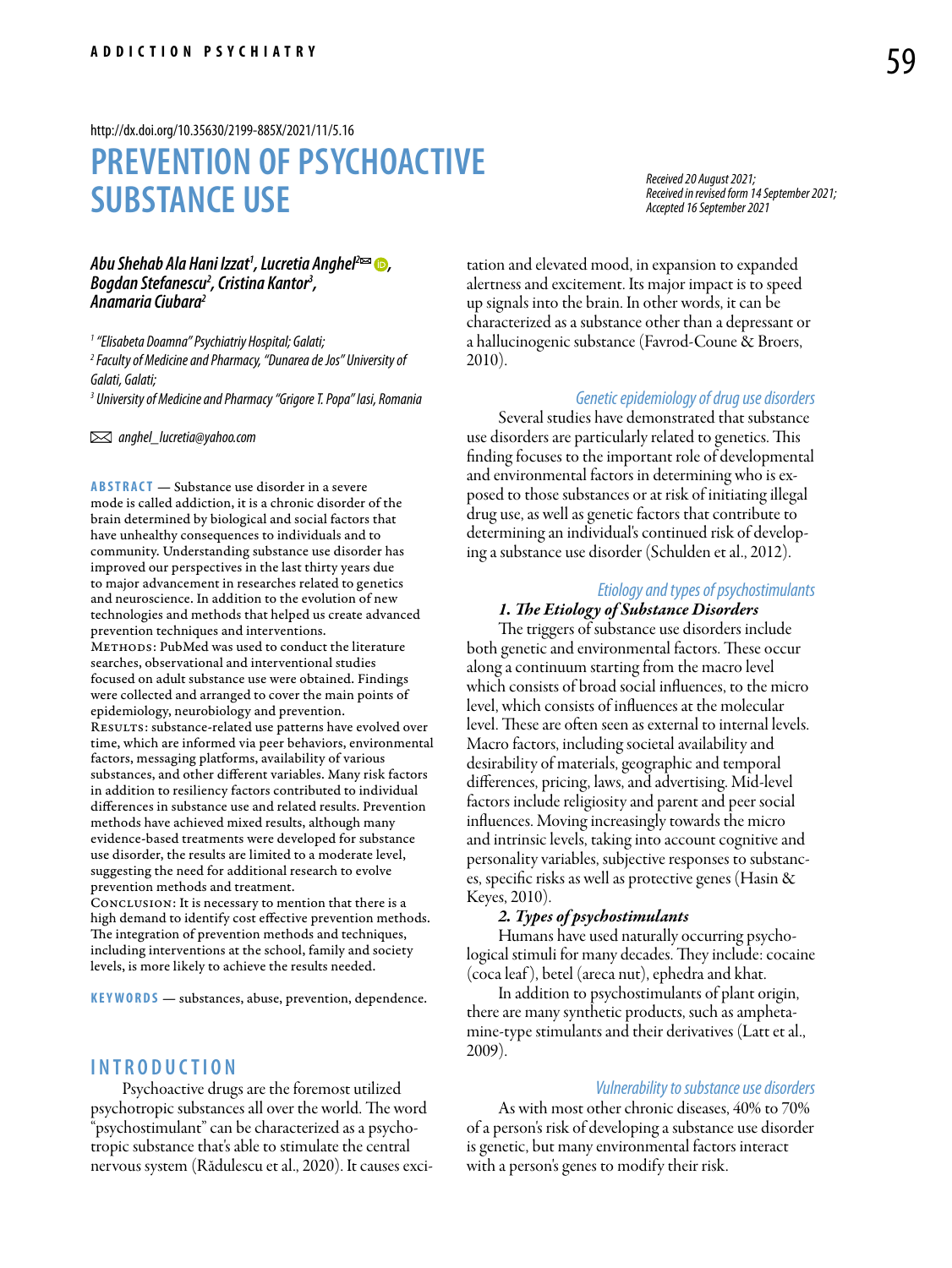On a personal level, major risk factors include a family history of substance abuse or mental disorder, low school participation, a current mental health problem, a history of abuse and neglect, family conflicts and violence.

Some important personal protective factors conflict with: participation in school, development of good coping skills, participation in healthy recreational/social activities.

Prevention science concludes that there are three main points of vulnerability. First, no individual personal or environmental factor can determine whether an individual will develop a substance use disorder or problem. Second, most risk and protective factors can be modified through preventive programs and policies to reduce vulnerability. Finally, although substance use problems and disorders can present in any age group, the greatest risk was greatest in adolescents and young adults.

Regarding substance use disorders, research now indicates that more than 85% of those who meet the criteria for a substance use disorder at some time in their lives do so during adolescence. In other words, young adults who transition into their teenage years without meeting the criteria for a substance use disorder are not likely to develop them at all (McLellan, 2017).

## *Substance Use Prevention in primary health care settings:*

A screening test for alcohol, smoking, and psychoactive substances (ASSIST) was developed under the auspices of the World Health Organization in response to the enormous global public health burden associated with psychoactive drugs. ASSIST was created for use in primary health care settings, where harmful drug use among visitors may not be detected. The package includes an 8-item questionnaire created to be administered by a primary health care worker to the visitor. It was created for use in the screening of the following substances: tobacco products; amphetamine-type stimulants; hemp; alcohol; cocaine; hallucinogens; inhalants; sedatives, including benzodiazepines; opioids; other medicines.

ASSIST specifies a risk score for each substance, which is used to initiate a discussion with primary care visitors about their use of these substances. This score falls into the *low*, *moderate* or *high* risk category which identifies the intervention most appropriate for this level of use (ie *no treatment*, *brief intervention*, or *referral for specialist assessment and treatment* respectively).

Finally, these questions provide an indication of the extent of the risks that can be associated with the abuse of a PHC visitor substance, and whether use is risky and likely to cause harm, now or in the near future, if use continues (Renstrom et al., 2017).

## **MET H ODS**

PubMed was used to conduct the literature searches, observational and interventional studies focused on adult substance use were obtained. Findings were collected and arranged to cover the main points of epidemiology, neurobiology and prevention

## **RES U LTS**

#### *Prevention programs*

## *1. Universal Prevention Interventions*

Comprehensive interventions seek to reduce specific health problems across all people in a given population by reducing a variety of risk factors and providing a broad range of protective factors. Examples of universal interventions include policies; such as limiting the availability of substances in the community and setting a minimum drinking age; In addition to providing school programs that enhance social and emotional competencies to reduce stressful events students face, express their feelings appropriately, and develop resilience abilities related to negative social influences.

## *2. Selective Interventions*

Selective interventions are made for specific communities, families or children who, because of their higher exposure to risk factors, are at increased risk of developing substance abuse problems. The target audience for selective interventions may include children with difficulties with social skills, children of depressed or drug-abusing parents, or families living in poverty.

Selective programs are more efficient because they can focus efforts and resources on those who are most likely to develop behavioral health problems.

## *3. Indicated Interventions*

The indicated preventive interventions are conducted directly for those who already engage in risky behavior, such as drug use, or who have begun to experience problems, but have not yet developed a substance use disorder. Such programs are often intensive and costly but may still be cost-effective, given the high probability of costly disruption or other costly negative outcomes in the future (Surgeon General, 2016).

Effective prevention programs in each of these categories address the protective factors and risk factors associated with drug use. At different stages of development, young people are exposed to different combinations of protective factors and risk factors, and these effects can be altered by the presence of preventive interventions. For example, it has been found that children and adolescents who have been exposed to positive youth development programs are less likely to use tobacco, alcohol and other harmful substances (Thombs & Osborn, 2019).